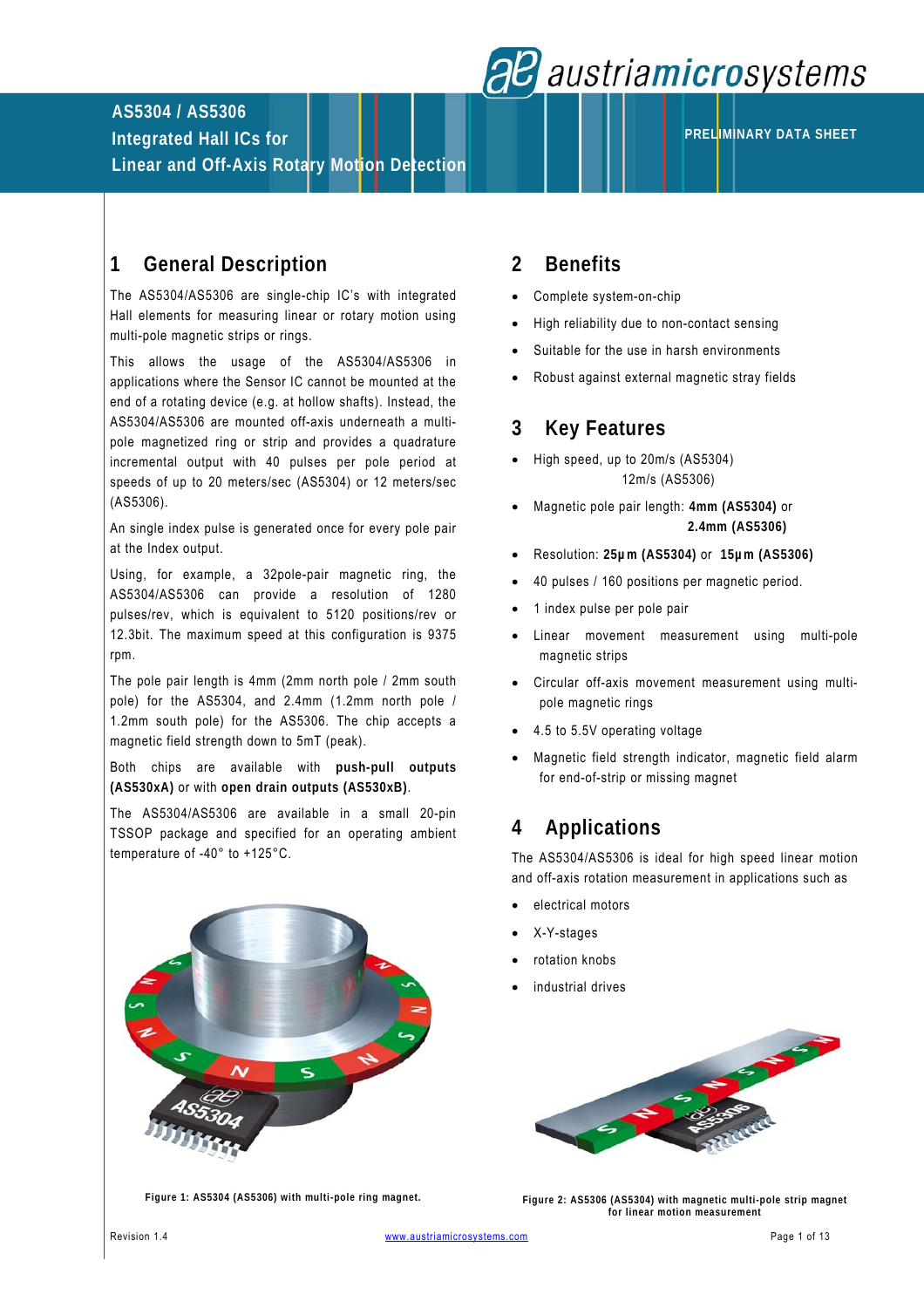# **5 Functional Description**

The AS5304/AS5306 require a multi-pole magnetic strip or ring with a pole length of 2mm (4mm pole pair length) on the AS5304, and a pole length of 1.2mm (2.4mm pole pair length) on the AS5306. The magnetic field strength of the multi-pole magnet should be in the range of 5 to 60mT at the chip surface.

The Hall elements on the AS5304/AS5306 are arranged in a linear array.

By moving the multi-pole magnet over the Hall array, a sinusoidal signal (SIN) is generated internally. With proper configuration of the Hall elements, a second 90° phase shifted sinusoidal signal (COS) is obtained. Using an interpolation circuit, the length of a pole pair is divided into 160 positions and further decoded into 40 quadrature pulses.

An Automatic Gain Control provides a large dynamic input range of the magnetic field.

An Analog output pin (AO) provides an analog voltage that changes with the strength of the magnetic field (see chapter 8).



**Figure 3 AS5304 / AS5306 Block Diagram** 

# **6 Sensor Placement in Package**



TSSOP20 / 0.65mm pin pitch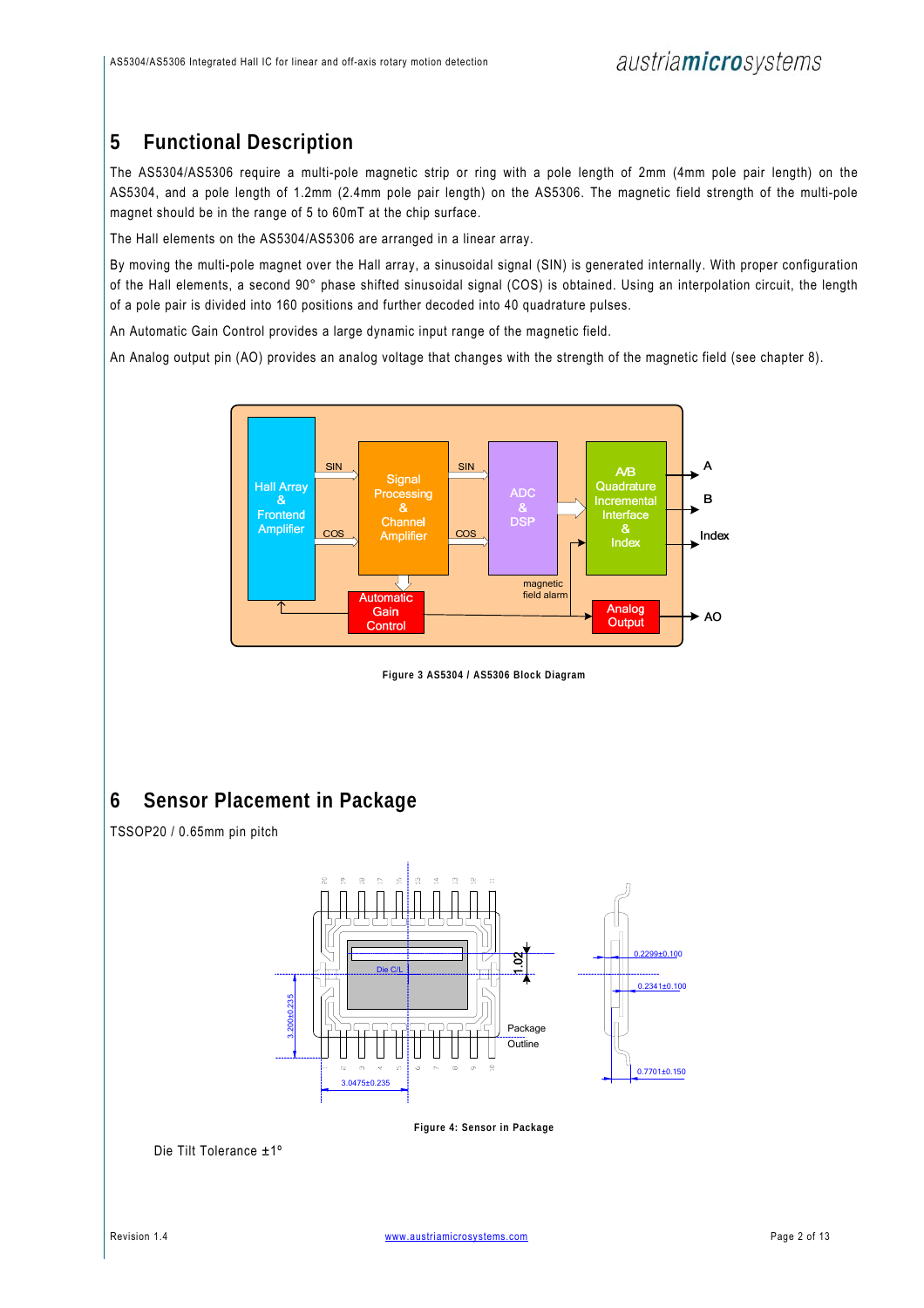## **6.1 Pin Description**

|            | Pin                          | Pin Name         | Pin Type   | <b>Notes</b>                                                               |
|------------|------------------------------|------------------|------------|----------------------------------------------------------------------------|
|            | 1                            | <b>VSS</b>       | S          | Supply ground                                                              |
|            | $\overline{2}$               | A                | DO_OD      | Incremental quadrature position output A. Short circuit current limitation |
|            | 3                            | <b>VDDP</b>      | S          | Peripheral supply pin, connect to VDD                                      |
|            | 4                            | B                | DO_OD      | Incremental quadrature position output B. Short Circuit Current Limitation |
|            | 5, 12, 13,<br>14, 17, 18, 19 | <b>TEST</b>      | AIO.       | test pins, must be left open                                               |
|            | 6                            | AO.              | AO.        | AGC Analogue Output. (Used to detect low magnetic field strength)          |
|            | $\overline{7}$               | <b>VDD</b>       | S          | Positive supply pin                                                        |
|            | 8                            | Index            | DO_OD      | Index output, active HIGH. Short Circuit Current Limitation                |
|            | 9,10,11                      | <b>TEST</b>      | <b>AIO</b> | test pins, must be left open                                               |
|            | 15                           | TEST_GND         | S          | test pin, must be connected to VSS                                         |
|            | 16                           | <b>VDDA Hall</b> | S          | Hall Bias Supply Support (connected to VDD)                                |
|            | 20                           | <b>ZPZmskdis</b> | DΙ         | Test input, connect to VSS during operation                                |
| PIN Types: | S                            |                  | supply pin | AO.<br>analogue output                                                     |

| AIO   | analog input / output                                 | DI | digital input |
|-------|-------------------------------------------------------|----|---------------|
| DO OD | digital output push pull or open drain (programmable) |    |               |

## **6.2 Package Drawings and Markings**

20 Lead Thin Shrink Small Outline Package – **TSSOP20**

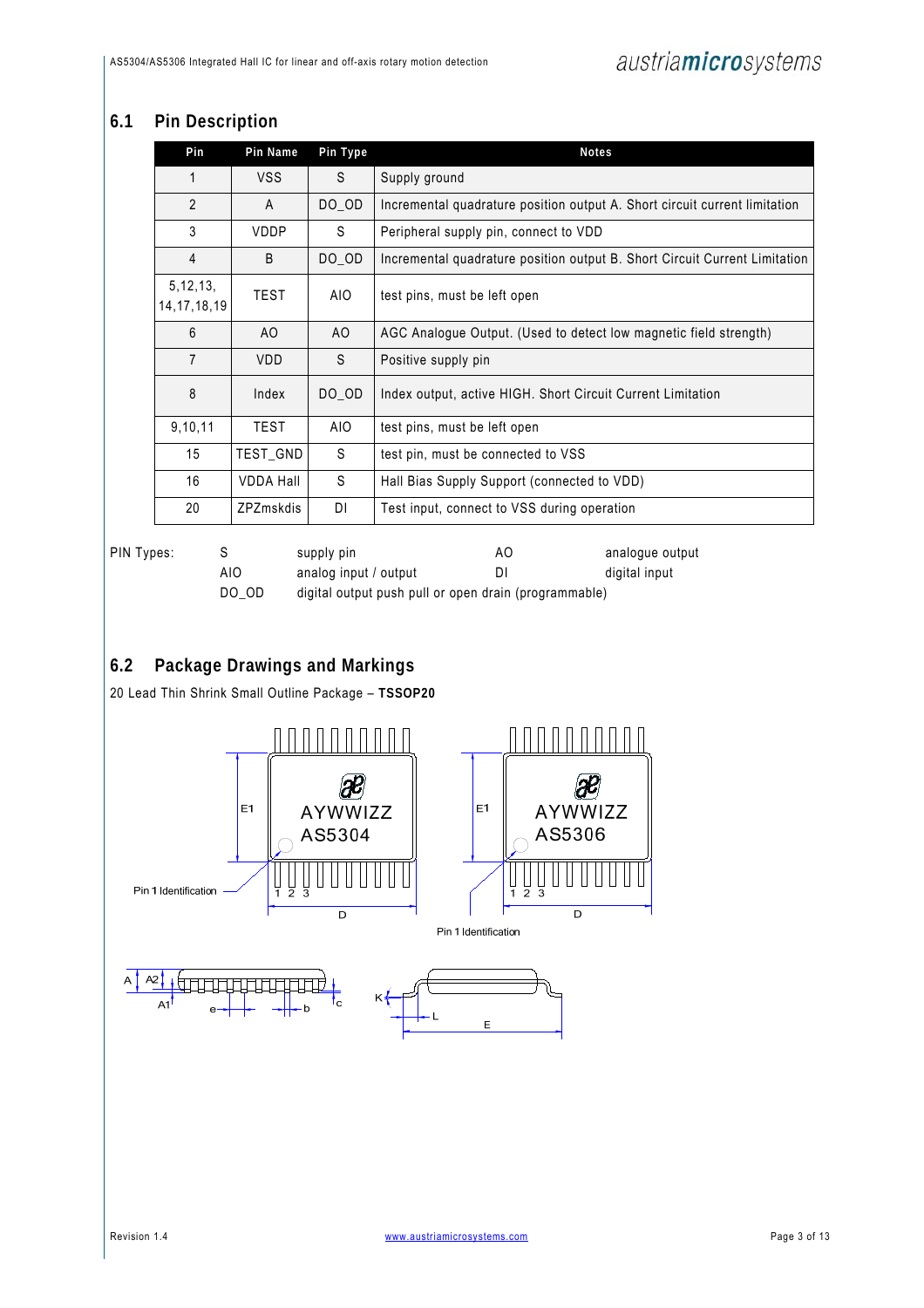|                | <b>Dimensions</b> |      |             |             |       |       |  |  |  |
|----------------|-------------------|------|-------------|-------------|-------|-------|--|--|--|
|                |                   | mm   |             |             | inch  |       |  |  |  |
| Symbol         | Min               | Typ  | Max         | Min         | Typ   | Max   |  |  |  |
| A              |                   |      | 1.10        |             |       | 0.043 |  |  |  |
| A <sub>1</sub> | 0.05              |      | 0.15        | 0.002       |       | 0.006 |  |  |  |
| A2             | 0.85              | 0.90 | 0.95        | 0.033       | 0.035 | 0.037 |  |  |  |
| b              | 0.19              |      | 0.30        | 0.007       |       | 0.012 |  |  |  |
| C              | 0.09              |      | 0.20        | 0.004       |       | 0.008 |  |  |  |
| D              | 6.40              | 6.50 | 6.60        |             |       |       |  |  |  |
| E              | 6.20              | 6.40 | 6.60        | 0.244       | 0.252 | 0.260 |  |  |  |
| E1             | 4.30              | 4.40 | 4.50        | 0.169       | 0.173 | 0.177 |  |  |  |
| e              | 0.65              |      |             |             | .0256 |       |  |  |  |
| K              | 0°                |      | $8^{\circ}$ | $0^{\circ}$ |       | 8°    |  |  |  |
|                | 0.50              | 0.60 | 0.75        | 0.019       | 0.024 | 0.030 |  |  |  |

### **Marking: AYWWIZZ**

A: Pb-Free Identifier Y: Last Digit of Manufacturing Year WW: Manufacturing Week I: Plant Identifier ZZ: Traceability Code

JEDEC Package Outline Standard: MO – 153

Thermal Resistance Rth(j-a): 89 K/W in still air, soldered on PCB.

IC's marked with a white dot or the letters "ES" denote Engineering Samples

## **6.3 Electrical Connection**

The supply pins VDD, VDDP and VDDA are connected to +5V. Pins VSS and TEST\_GND are connected to the supply ground. An 100nF decoupling capacitor close to the device is recommended.



**Figure 5: electrical connection of the AS5304/-06**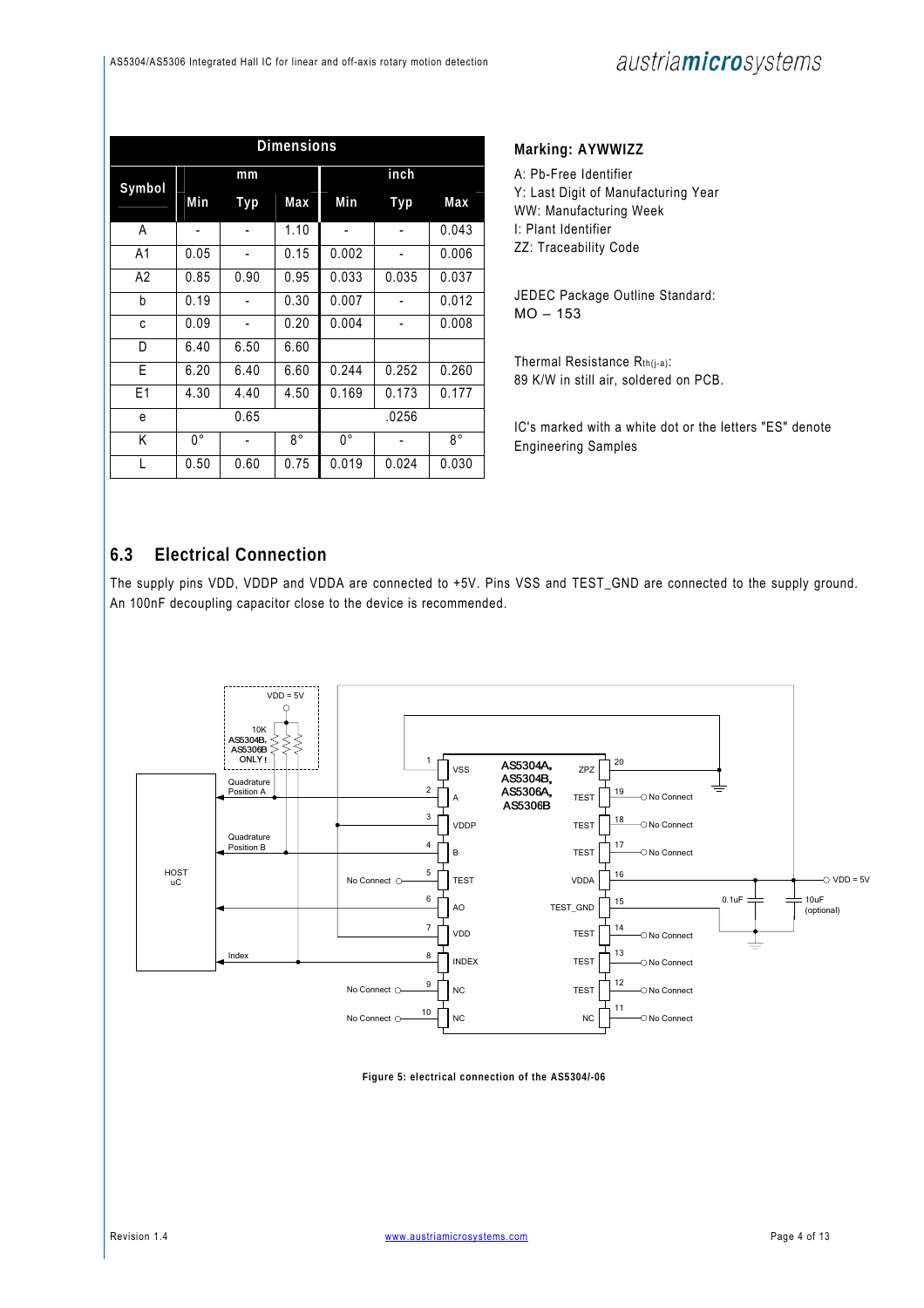# **7 Incremental Quadrature AB Output**

The digital output is compatible to optical incremental encoder outputs. Direction of rotation is encoded into two signals A and B that are phase-shifted by 90º. Depending on the direction of rotation, A leads B (CW) or B leads A (CCW).

### **7.1.1 Index Pulse**

A single index pulse is generated once for every pole pair. One pole pair is interpolated to 40 quadrature pulses (160 steps), so one index pulse is generated after every 40 quadrature pulses (see Figure 6)

The Index output is switched to Index  $=$  high, when a magnet is placed over the Hall array as shown in Figure 7, top graph: the north pole of the magnet is placed over the left side of the IC (top view, pin#1 at bottom left) and the south pole is placed over the right side of the IC.

The index output will switch back to Index  $=$  low, when the magnet is moved by one LSB from position X=0 to X=X1, as shown in Figure 7, bottom graph. One LSB is 25µm for AS5304 and 15µm for AS5306.

*Note: Since the small step size of 1 LSB is hardly recognizable in a correctly scaled graph it is shown as an exaggerated step in the bottom graph of Figure 7*.



**Figure 6: Quadrature A / B and Index output** 

#### **7.1.2 Magnetic field warning indicator**

The AS5304 can also provide a low magnetic field warning to indicate a missing magnet or when the end of the magnetic strip has been reached. This condition is indicated by using a combination of A,B and Index, that does not occur in normal operation:

A low magnetic field is indicated with:

Index = high  $A = B =$ low

#### **7.1.3 Vertical distance between magnet and IC**

The recommended vertical distance between magnet and IC depends on the strength of the magnet and the length of the magnetic pole.

Typically, the vertical distance between magnet and chip surface should not exceed ½ of the pole length.

That means for AS5304, having a pole length of 2.0mm, the maximum vertical gap should be 1.0mm,

For the AS5306, having a pole length of 1.2mm, the maximum vertical gap should be 0.6mm

These figures refer to the chip surface. Given a typical distance of 0.2mm between chip surface and IC package surface, the recommended vertical distances between **magnet and IC surface** are therefore:

AS 5304: ≤ 0.8mm

AS 5306: ≤ 0.4mm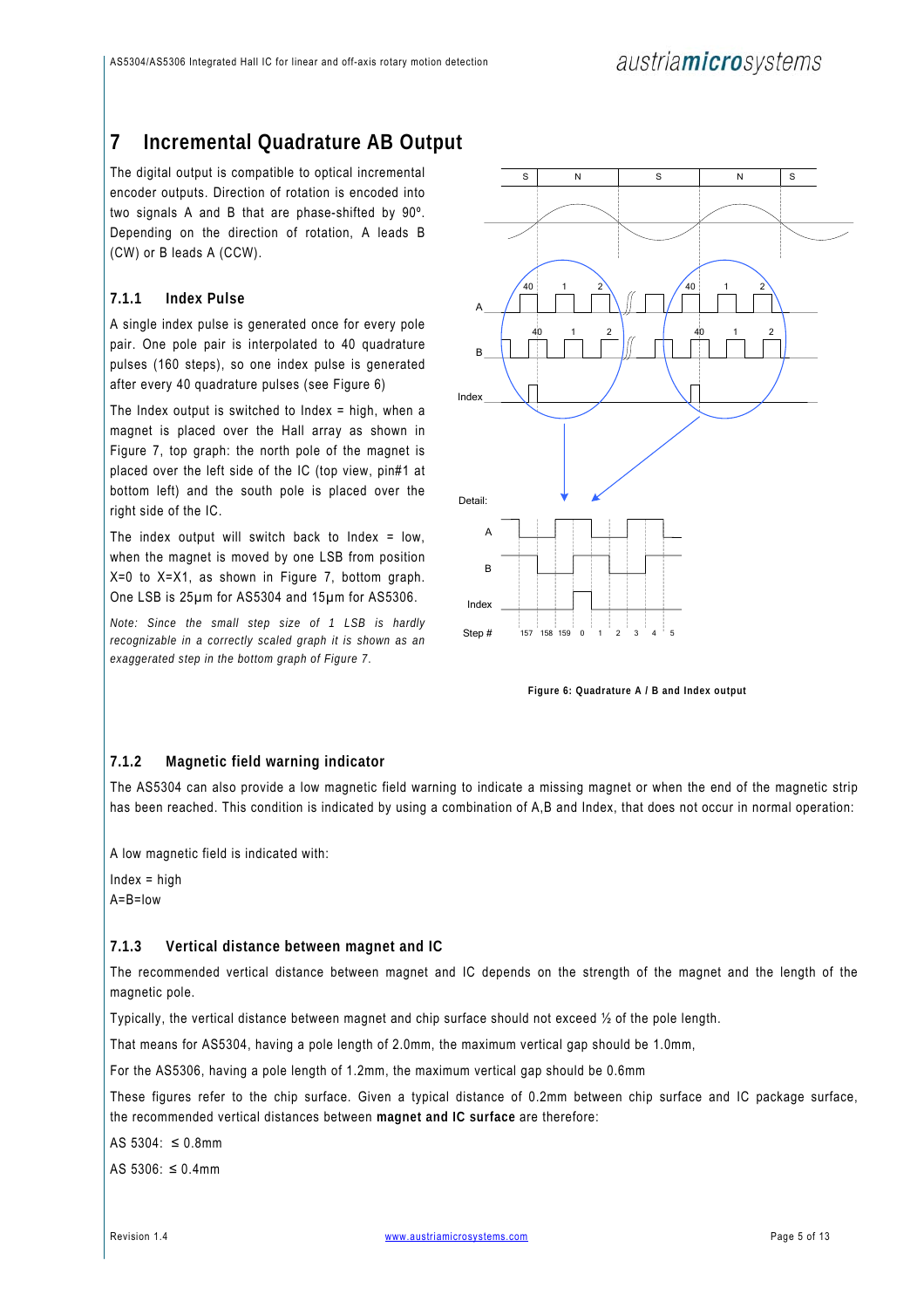

**Figure 7: Magnet placement for index pulse generation** 

#### **7.1.4 Soft stop feature for linear movement measurement**

When using long multipole strips, it may often be necessary to start from a defined home (or zero) position and obtain absolute position information by counting the steps from the defined home position. The AS5304 / 06 provides a soft stop feature that eliminates the need for a separate electro-mechanical home position switch or an optical light barrier switch to indicate the home position.

The magnetic field warning indicator (see 7.1.2) together with the index pulse can be used to indicate a unique home position on a magnetic strip:

- 1. First the AS5304/06 moves to the end of the strip, until a magnetic field warning is displayed (Index = high, A=B=low)
- 2. Then, the AS5304/06 moves back towards the strip until the first index position is reached (note: an index position is generated once for every pole pair, it is indicated with : Index = high, A=B= high). Depending on the polarity of the strip magnet, the first index position may be generated when the end of the magnet strip only covers one half of the Hall array. This position is not recommended as a defined home position, as the accuracy of the AS5304/06 is reduced as long as the multipole strip does not fully cover the Hall array.
- 3. It is therefore recommended to continue to the next (second) index position from the end of the strip (Index = high, A=B= high). This position can now be used as a defined home position.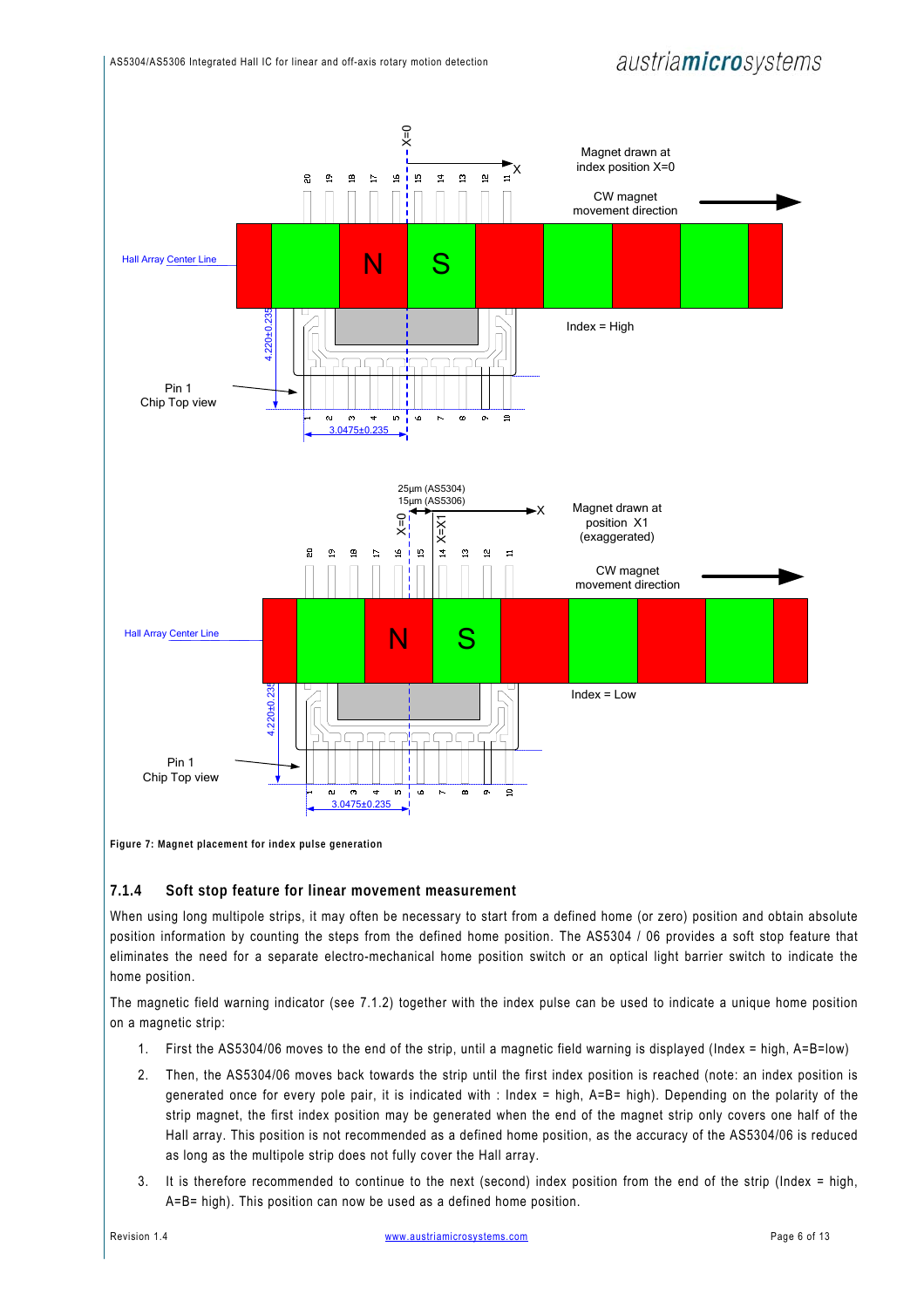## **7.2 Incremental Hysteresis**



If the magnet is sitting right at the transition point between two steps, the noise in the system may cause the incremental outputs to jitter back and forth between these two steps, especially when the magnetic field is weak.

To avoid this unwanted jitter, a hysteresis has been implemented. The hysteresis lies between 1 and 2 LSB, depending on device scattering. Figure 8 shows an example of 1LSB hysteresis: the horizontal axis is the lateral position of the magnet as it scans across the IC, the vertical axis is the change of the incremental outputs, as they step forward (blue line) with movement in +X direction and backward (red line) in  $-X$  direction.

Note: 1LSB = 25µm for AS5304, 15µm for AS5306

**Figure 8: Hysteresis of the incremental output** 

## **7.3 Integral Non-Linearity (INL):**

The INL (integral non-linearity) is the deviation between indicated position and actual position. It is better than 1LSB for both AS5304 and AS5305, assuming an ideal magnet. Pole length variations and imperfections of the magnet material, which lead to a non-sinusoidal magnetic field will attribute to additional linearity errors.

## **7.3.1 Error caused by pole length variations**



**Figure 9: additional error caused by pole length variation: AS5304** 



**Figure 10: additional error caused by pole length variation: AS5306** 

Figure 9 and Figure 10 show the error caused by a non-ideal pole length of the multi-pole strip or ring.

This is less of an issue with strip magnets, as they can be manufactured exactly to specification using the proper magnetization tooling.

However, when using a ring magnet (see Figure 1) the pole length differs depending on the measurement radius. For optimum performance it is therefore essential to mount the IC such that the Hall sensors are exactly underneath the magnet at the radius where the pole length is 2.0mm (AS5304) or 1.2mm (AS5306), see also 8.1.2.

Note that this is an additional error, which must be added to the intrinsic errors INL (see 7.3) and DNL (see 7.4).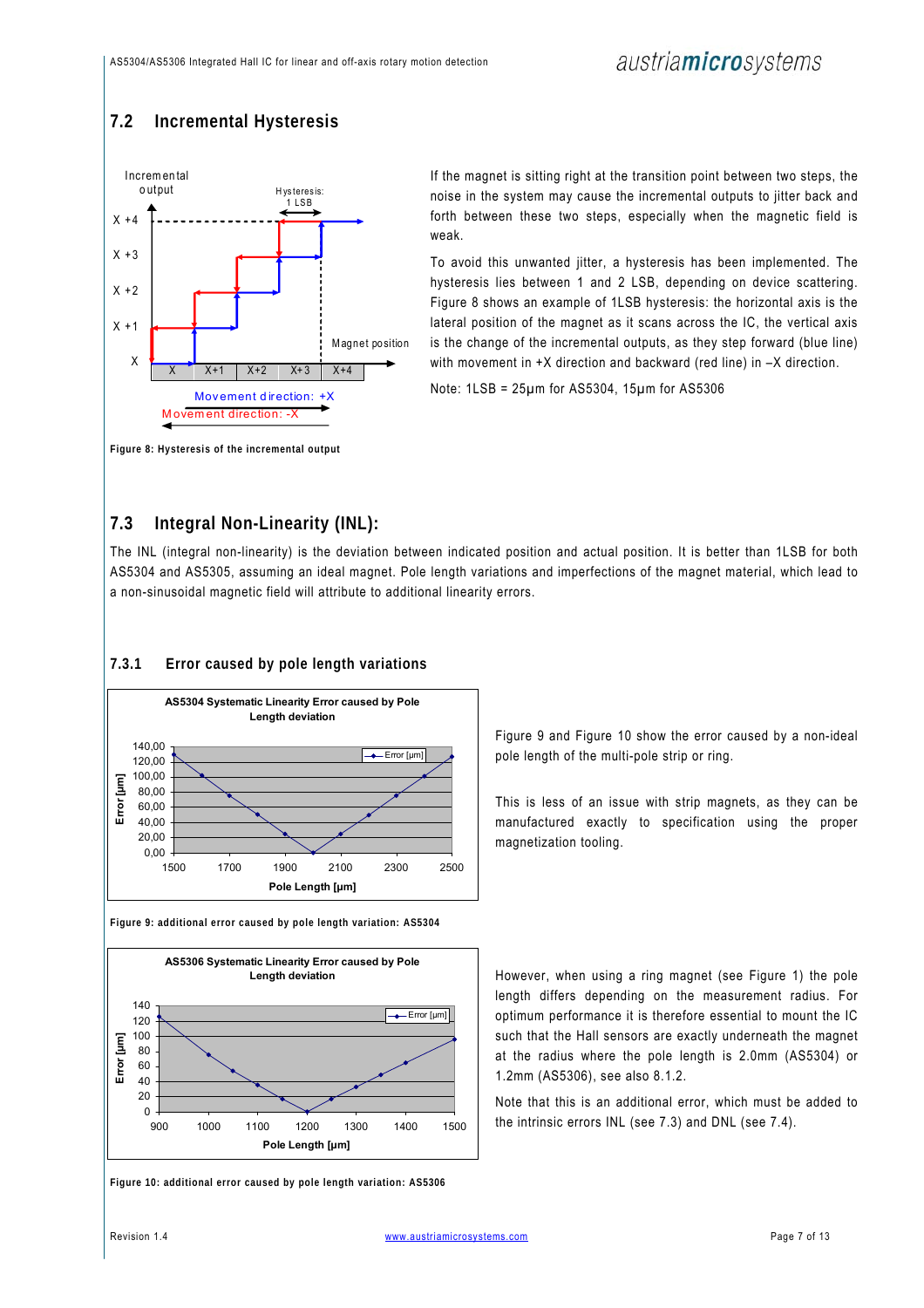## **7.4 Dynamic Non-Linearity (DNL):**

The DNL (dynamic non-linearity) describes the non-linearity of the incremental outputs from one step to the next. In an ideal system, every change of the incremental outputs would occur after exactly one LSB (e.g. 25µm on AS5304). In practice however, this step size is not ideal, the output state will change after 1LSB +/-DNL. The DNL must be <+/- ½ LSB to avoid a mssing code. Consequently, the incremental outputs will change when the magnet movement over the IC is minimum 0.5 LSB and maximum 1,5 LSB's.



**Figure 11: DNL of AS5304 (left) and AS5306 (right)** 

# **8 The AO output**

The Analog Output (AO) provides an analog output voltage that represents the Automatic Gain Control (AGC) of the Hall sensors signal control loop.

This voltage can be used to monitor the magnetic field strength and hence the gap between magnet and chip surface:

- Short distance between magnet and IC  $\rightarrow$  strong magnetic field  $\rightarrow$  low loop gain  $\rightarrow$  low AO voltage
- Long distance between magnet and IC  $\rightarrow$  weak magnetic field  $\rightarrow$  high loop gain  $\rightarrow$  high AO voltage

For ideal operation, the AO voltage should be between 1.0 and 4.0V (typical; see 9.5).



**Figure 12: AO output versus AGC, magnetic field strength, magnet-to-IC gap**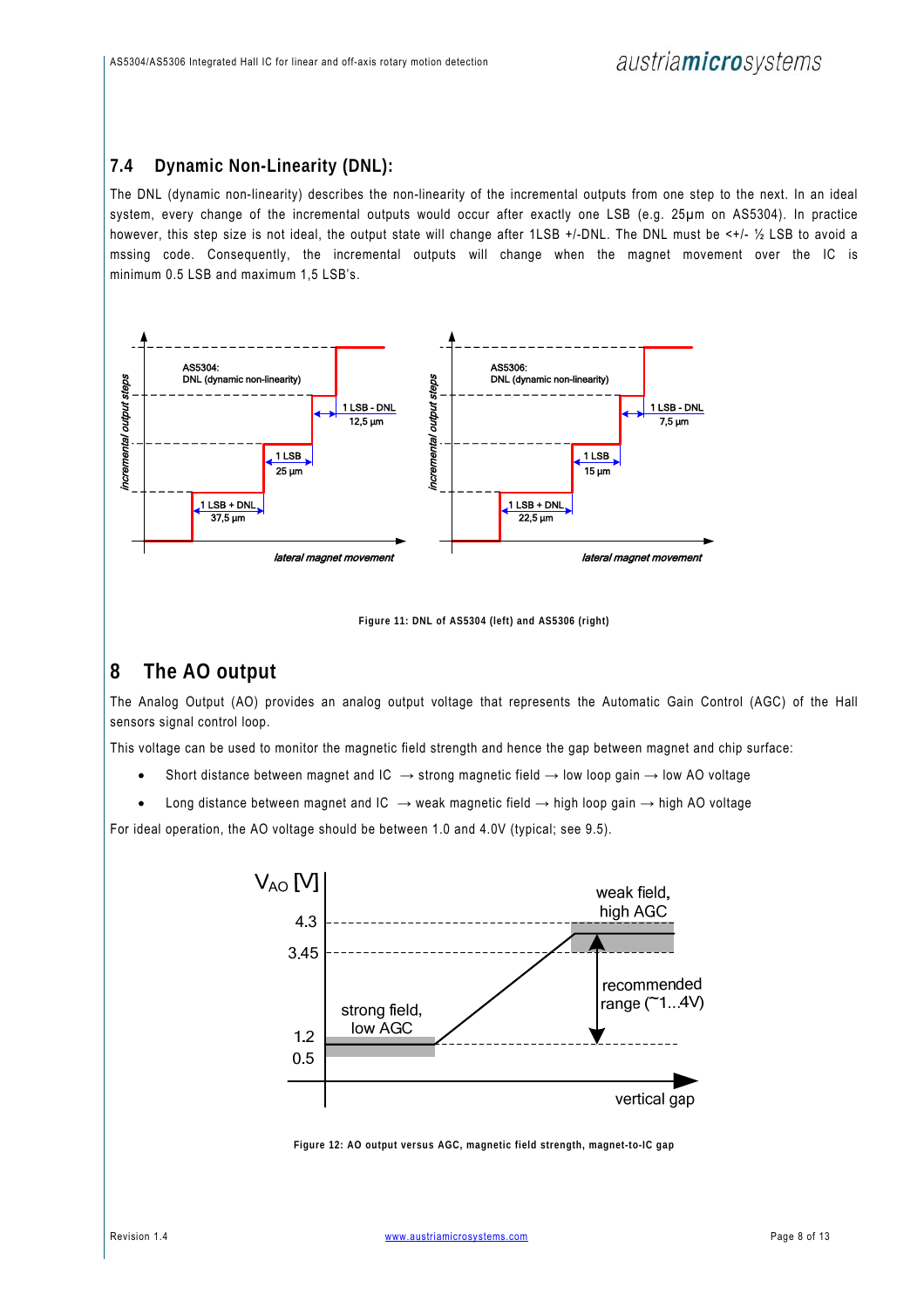## **8.1 Resolution and maximum rotating speed**

When using the AS5304/06 in an off-axis rotary application, a multi-pole ring magnet must be used. Resolution, diameter and maximum speed depend on the number of pole pairs on the ring.

### **8.1.1 Resolution**

The angular resolution increases linearly with the number of pole pairs. One pole pair has a resolution (= interpolation factor) of 160 steps or 40 quadrature pulses.

**Resolution [steps]** *= [interpolation factor] x [number of pole pairs]* 

**Resolution [bit] =** *log (resolution[steps]) / log (2)* 

Example: multi-pole ring with 22 pole pairs

 $Resolution$  = 160x22 = 3520 steps per revolution

= 40x22 = 880 quadrature pulses / revolution

 $= 11.78$  bits per revolution = 0.1023° per step

### **8.1.2 Multi-pole ring diameter**

The length of a pole pair across the median of the multi-pole ring must remain fixed at either 4mm (AS5304) or 2.4mm (AS5306). Hence, with increasing pole pair count, the diameter increases linearly with the number of pole pairs on the magnetic ring.

**Magnetic ring diameter =** *[pole length] \* [number of pole pairs] / π*

for AS5304: d = 4.0mm \* number of pole pairs / π

for AS5306: d = 2.4mm \* number of pole pairs / π

Example: same as above: multi-pole ring with 22 pole pairs for AS5304

Ring diameter = 4 \* 22 / 3.14 = 28.01mm (this number represents the median diameter of the ring, this is where the Hall elements of the AS5304/06 should be placed; see Figure 4)

For the AS5306, the same ring would have a diameter of: 2.4 \* 22 / 3.14 = 16.8mm

### **8.1.3 Maximum rotation speed**

The AS5304 / 06 uses a fast interpolation technique allowing an input frequency of 5kHz. This means, it can process magnetic field changes in the order of 5000 pole pairs per second or 300.000 revolutions per minute. However, since a magnetic ring consists of more than one pole pair, the above figure must be divided by the number of pole pairs to get the maximum rotation speed:

#### **Maximum rotation speed =** *300.000 rpm / [number of pole pairs]*

Example: same as above: multi-pole ring with 22 pole pairs:

Max.speed = 300.000 / 22 = 13636 rpm (this is independent of the pole length)

#### **8.1.4 Maximum linear travelling speed**

For linear motion sensing, a multi-pole strip using equally spaced north and south poles is used. The pole length is again fixed at 2.0mm for the AS5304 and 1.2mm for the AS5306. As shown in 8.1.3 above, the sensors can process up to 5000 pole pairs per second, so the maximum travelling speed is:

**Maximum linear travelling speed =** *5000 \* [pole pair length]* 

Example : linear multipole strip:

| Max. linear travelling speed = $4 \text{mm}$ * 5000 1/sec = 20.000mm/sec = $20 \text{m/sec}$ | for AS5304 |
|----------------------------------------------------------------------------------------------|------------|
| Max. linear travelling speed = $2.4$ mm $*$ 5000 1/sec = 12.000mm/sec = 12m/sec              | for AS5306 |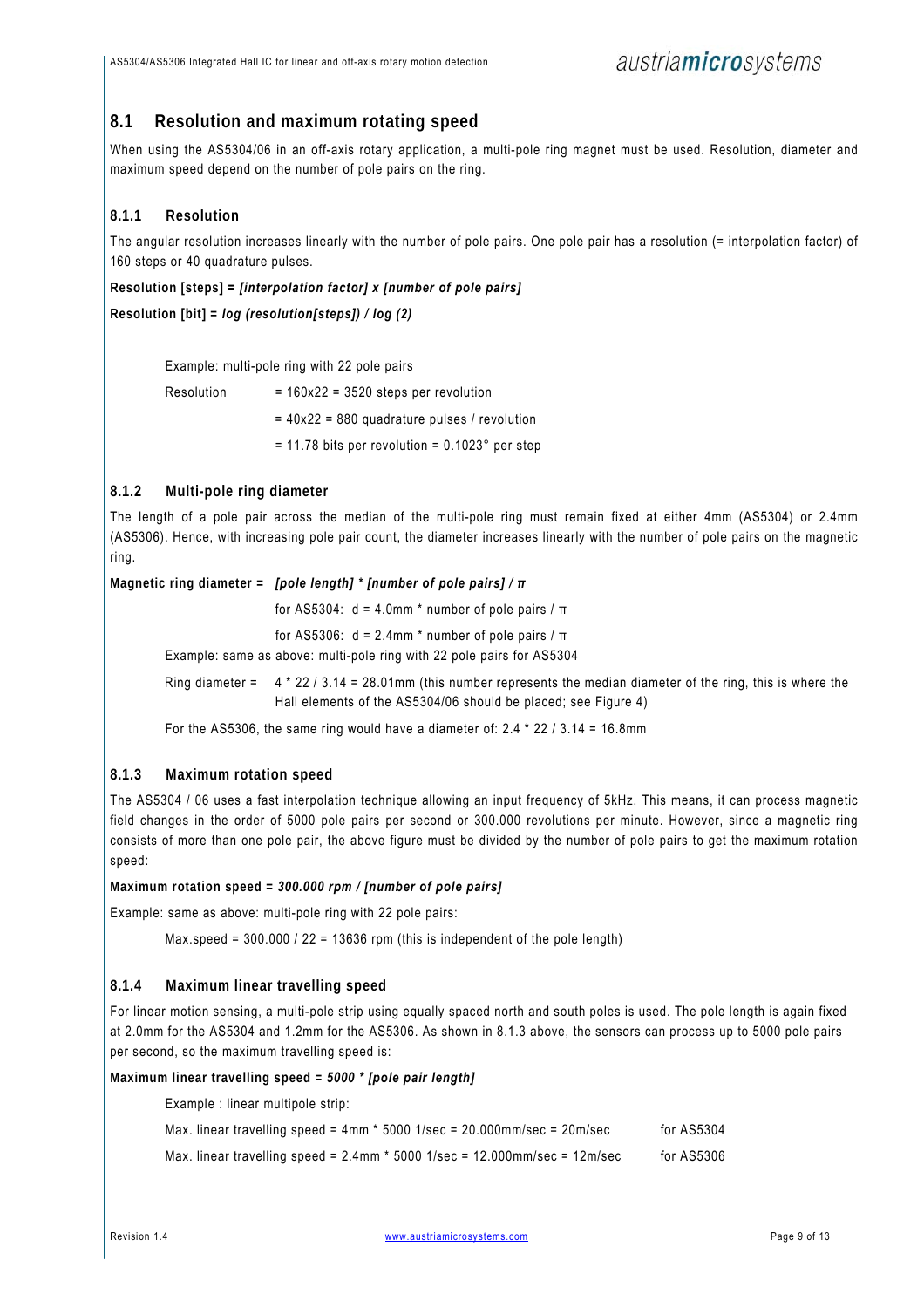# **9 GENERAL DEVICE SPECIFICATIONS**

## **9.1 ABSOLUTE MAXIMUM RATINGS (NON OPERATING)**

Stresses beyond those listed under "Absolute Maximum Ratings" may cause permanent damage to the device.

| <b>PARAMETER</b>                 | <b>SYMBOL</b>     | <b>MIN</b> | <b>MAX</b> | <b>UNIT</b>    | <b>NOTE</b>                  |
|----------------------------------|-------------------|------------|------------|----------------|------------------------------|
| Supply                           | <b>VDD</b>        | $-0.3$     |            | V              |                              |
| Input Pin Voltage                | $V_{in}$          | $VSS-0.5$  | $VDD+0.5$  | $\vee$         |                              |
| Input Current (latchup immunity) | Iscr              | $-100$     | 100        | mA             | Norm: Jedec 18               |
| ESD                              |                   | $+/-2$     |            | kV             | Norm: MIL 883 E method 3015  |
| Package Thermal Resistance       | $\Theta$ ja       |            | 114.5      | $\degree$ C /W | Still Air / Single Layer PCB |
| Storage Temperature              | $T_{\rm strg}$    | -55        | 150        | °C             |                              |
| Soldering conditions             | T <sub>body</sub> |            | 260        | °C             | Norm: IPC/JEDEC J-STD-020C   |
| Humidity non-condensing          |                   | 5          | 85         | $\%$           |                              |

## **9.2 OPERATING CONDITIONS**

| <b>PARAMETER</b>                 | <b>SYMBOL</b> | <b>MIN</b> | <b>TYP</b> | <b>MAX</b> | <b>UNIT</b> | <b>NOTE</b>                                 |
|----------------------------------|---------------|------------|------------|------------|-------------|---------------------------------------------|
| Positive Supply Voltage          | AVDD          | 4.5        | 5.0        | 5.5        | V           |                                             |
| Digital Supply Voltage           | <b>DVDD</b>   |            |            |            |             |                                             |
| Negative Supply Voltage          | <b>VSS</b>    | 0.0        | 0.0        | 0.0        | V           |                                             |
| Power Supply Current, AS5304     | <b>IDD</b>    | 25         |            | 35         | mA          | A/B/Index, AO unloaded!                     |
| Power Supply Current, AS5306     |               | 20         |            | 30         |             |                                             |
| Ambient Temperature              | $T_{\sf amb}$ | $-40$      |            | 125        | °C          |                                             |
| Junction Temperature             | TJ            | $-40$      |            | 150        | °C          |                                             |
| Resolution                       | <b>LSB</b>    |            | 25         |            |             | AS5304                                      |
|                                  |               |            | 15         |            | μm          | AS5306                                      |
| Integral Nonlinearity            | INL           |            |            | 1          | LSB         | Ideal input signal<br>(ErrMax - ErrMin) / 2 |
| <b>Differential Nonlinearity</b> | <b>DNL</b>    |            |            | ±0.5       | LSB         | No missing pulses.<br>Optimum Alignment     |
| <b>Hysteresis</b>                | Hyst          | 1          | 1.5        | 2          | LSB         |                                             |

# **9.3 System parameters**

| <b>PARAMETER</b>  | <b>SYMBOL</b> | <b>MIN</b> | <b>MAX</b> | <b>UNIT</b> | <b>NOTE</b>                                                              |
|-------------------|---------------|------------|------------|-------------|--------------------------------------------------------------------------|
| Power Up Time     | 「Pwr∪p        |            | 500        | μs          | Amplitude within valid range / Interpolator<br>locked, A B Index enabled |
| Propagation Delay | Tprop         |            | 20         | μs          | Time between change of input signal to<br>output signal                  |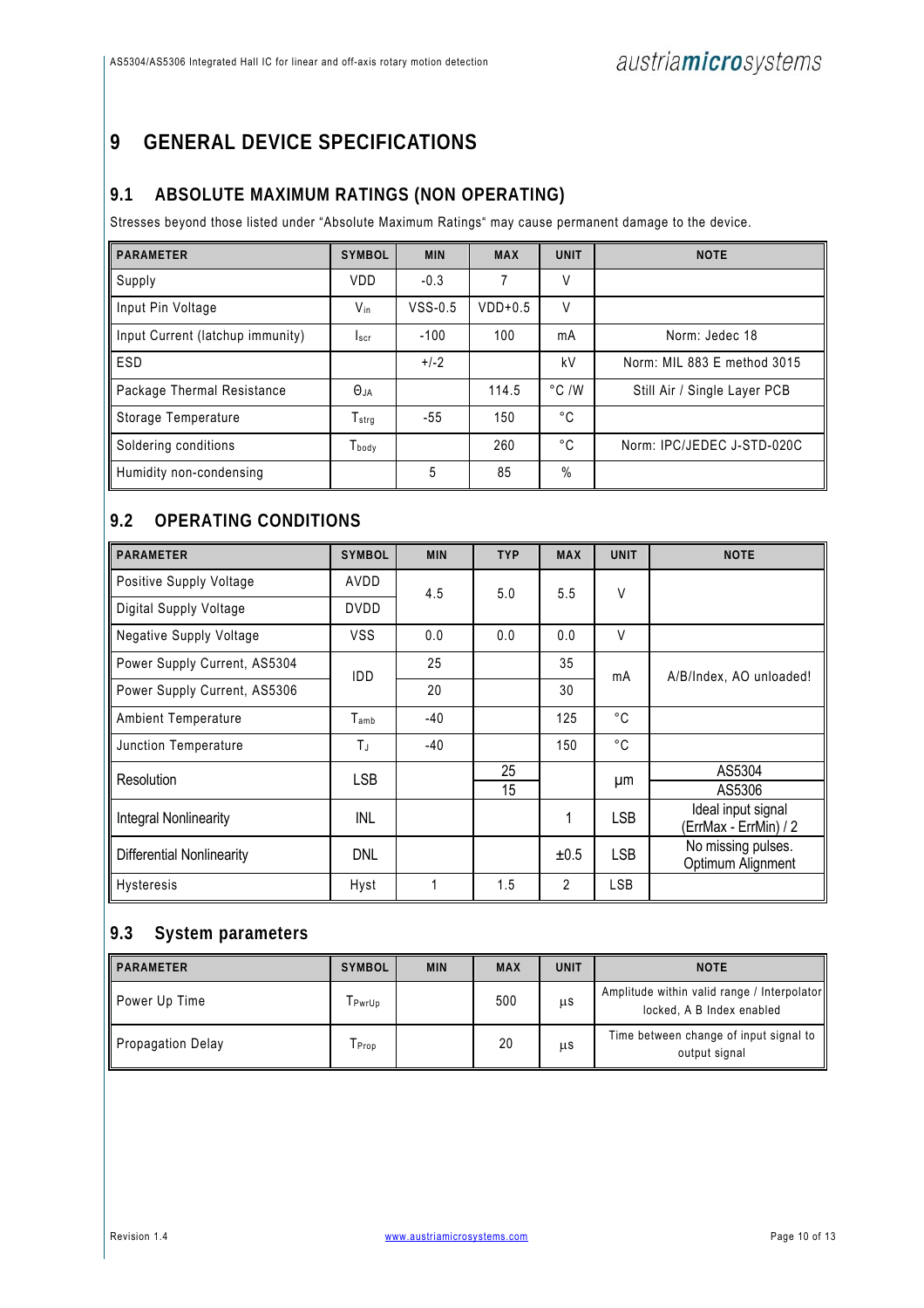## **9.4 A / B / C Push/Pull or Open Drain Output**

Push Pull Mode is set for AS530xA, Open Drain Mode is set for AS530xB versions.

| <b>PARAMETER</b>                        | <b>SYMBOL</b> | <b>MIN</b> | <b>TYP</b> | <b>MAX</b>  | <b>UNIT</b> | <b>NOTE</b>                                     |
|-----------------------------------------|---------------|------------|------------|-------------|-------------|-------------------------------------------------|
| High Level Output Voltage               | VOH           | $0.8$ VDD  |            |             | V           | Push/Pull mode                                  |
| Low Level Output Voltage                | VOL           |            |            | $0.4 + VSS$ | $\vee$      |                                                 |
| Current Source Capability               | <b>LOH</b>    | 12         | 14         |             | mA          | Push/Pull mode                                  |
| Current Sink Capability                 | <b>LOL</b>    | 13         | 15         |             | mA          |                                                 |
| <b>Short Circuit Limitation Current</b> | <b>Short</b>  |            | 25         | 39          | mA          | Reduces maximum<br><b>Operating Temperature</b> |
| Capacitive Load                         | $C_{\perp}$   |            | 20         |             | рF          | See Figure 13                                   |
| Load Resistance                         | $R_{\perp}$   |            | 820        |             | Ω           | See Figure 13                                   |
| Rise time                               | tr            |            |            | 1.2         | μs          | Push/Pull mode                                  |
| ll Fall Time                            | tF            |            |            | 1.2         | μs          |                                                 |



**Figure 13: Typical digital load** 

# **9.5 CAO Analogue Output Buffer**

| <b>PARAMETER</b>                 | <b>SYMBOL</b> | <b>MIN</b> | <b>TYP</b> | <b>MAX</b> | <b>UNIT</b> | <b>NOTE</b>                                    |
|----------------------------------|---------------|------------|------------|------------|-------------|------------------------------------------------|
| Minimum Output Voltage           | VOutRange     | 0.5        |            | 1.2        | $\vee$      | Strong field,<br>min. AGC                      |
| Maximum Output Voltage           | VoutRange     | 3.45       | 4          | 4.3        | V           | Weak field,<br>max. AGC                        |
| Offset                           | Voffs         |            |            | ±10        | mV          |                                                |
| Current Sink / Source Capability | ΙL.           | 5          |            |            | mA          |                                                |
| Average Short Circuit Current    | <b>Short</b>  | 6          |            | 40         | mA          | Reduces<br>maximum<br>Operating<br>Temperature |
| Capacitive Load                  | $C_L$         |            | 10         |            | pF          |                                                |
| Bandwidth                        | BW            |            | 5          |            | <b>KHz</b>  |                                                |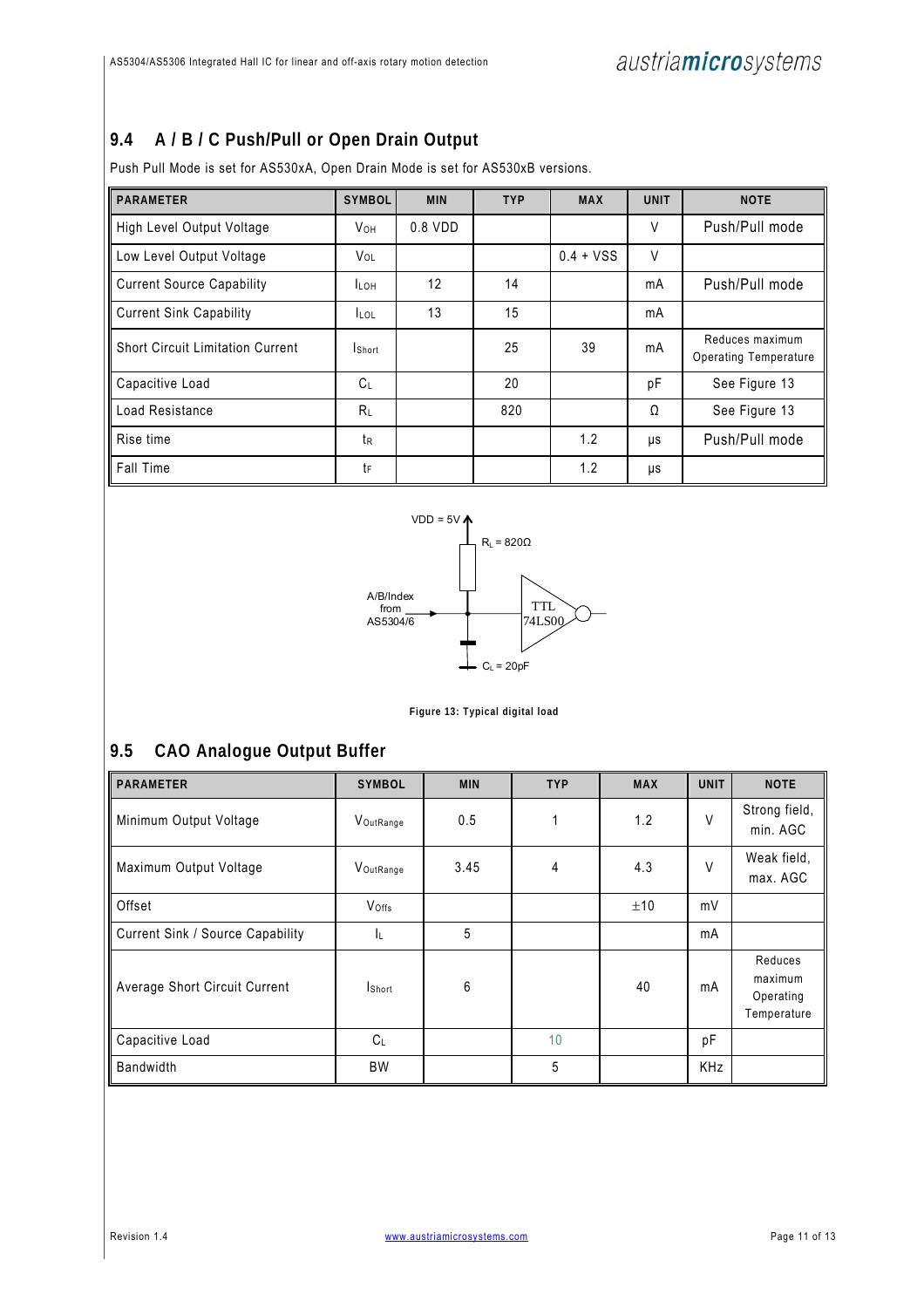# **9.6 Magnetic Input**

| <b>PARAMETER</b>                     | <b>SYMBOL</b>                | <b>MIN</b> | <b>TYP</b> | <b>MAX</b> | <b>UNIT</b> | <b>NOTE</b> |
|--------------------------------------|------------------------------|------------|------------|------------|-------------|-------------|
| Magnetic Pole length                 | L <sub>P</sub> FP            |            | 2.0        |            | mm          | AS5304      |
|                                      |                              |            | 1.2        |            |             | AS5306      |
| Magnetic pole pair length            | TFP                          |            | 4.0        |            | mm          | AS5304      |
|                                      |                              |            | 2.4        |            |             | AS5306      |
| Magnetic Amplitude                   | $A_{mag}$                    | 5          |            | 60         | mT          |             |
| <b>Operating Dynamic Input Range</b> |                              | 1:12       |            | 1:24       |             |             |
| <b>Magnetic Offset</b>               | $Off_{mag}$                  |            |            | ±0.5       | mT          |             |
| Magnetic Temperature Drift           | $\mathsf{T}_{\textsf{dmaq}}$ |            |            | $-0.2$     | $\%$ /K     |             |
| Input Frequency                      | <b>t</b> <sub>mag</sub>      | $\Omega$   |            | 5          | kHz         |             |

**Table 1. AS5304 ordering guide** 

| <b>Device</b> | Resolution | Magnet Pole Length | Digital Outputs |  |  |
|---------------|------------|--------------------|-----------------|--|--|
| AS5304A       | 25um       | 2mm                | Push Pull       |  |  |
| AS5304B       | 25um       | 2mm                | Open Drain      |  |  |

**Table 2. AS5306 ordering guide** 

| Device          | Resolution | Magnet Pole Length | Digital Outputs |  |  |
|-----------------|------------|--------------------|-----------------|--|--|
| AS5306A<br>15um |            | .2 <sub>m</sub>    | Push Pull       |  |  |
| AS5306B<br>15um |            | .2 <sub>m</sub>    | Open Drain      |  |  |